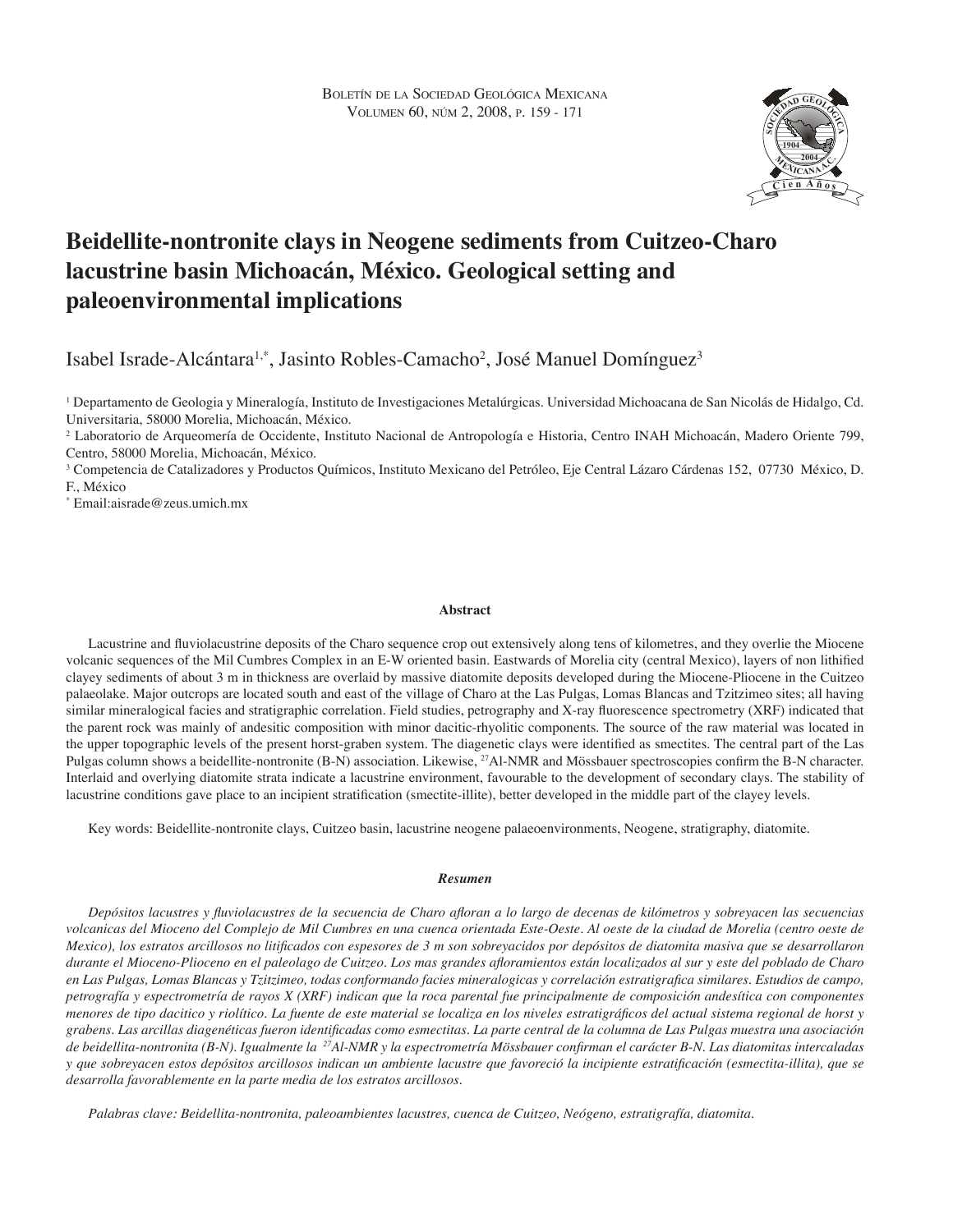## **1. Introduction**

Lacustrine sequences often constitute excellent sedimentary records of geological, palaeoclimatic and palaeoenvironmental changes (Gasse, 1986). In the central part of the Trans Mexican Volcanic Belt (TMVB), large lacustrine basins were developed during the Middle Miocene-Upper Pliocene in a systematic east-west arrangement of horsts and grabens, as a consequence of regional compression and extension tectonism through oblique subduction of the Pacific Plate under the North American Plate (Ortega-Gutiérrez *et al*., 1992; Garduño-Monroy *et al*., 1993, Israde-Alcántara and Garduño-Monroy, 1999). Some of these ancient lacustrine basins dried out, but others still preserve a perennial water column, such as the Chapala and Cuitzeo lakes (Figure 1). Previous studies involving Neogene and Quaternary lacustrine basins have been done in the Acambay graben (Rodriguez Pascua *et al*., 2004), the Chapala rift (Garduño–Monroy *et al*., 1993; Rosas-Elguera *et al*., 1997) and the Cuitzeo graben (Israde-Alcántara and Garduño-Monroy, 1999). At the Cuitzeo basin system, lithostratigraphical, biostratigraphical and tectono-stratigraphical process were studied (Israde *et al*., 1992; Israde-Alcántara, 1995, 1997; Israde-Alcántara and Garduño-Monroy, 1999). The resulting basins were filled with detrital material and water, which provided the natural conditions to produce clay-rich strata (Carbajal *et al*.,1998). In Mexico, large clay deposits are concentrated along the MVB (Anda, 1956), examples of which are: the hydrothermal kaolinite from La Sierra de San Andres at the Los Azufres geothermal field (Michoacán) (Quintana-Puchol *et al*., 1999); the former kaolinite mines Near Tepic city (west part of the MVB); the Noche Buena (Guanajuato) zone where the finest kaolinite was formed by hydrothermal alteration of granitic rocks and that is widely used for pottery; the important high quality kaolinite deposits (in the northeastern MVB), which are the product of the alteration of rhyolithic rocks. In contrast with kaolinite deposits, most of the expandable smectites have a sedimentary origin (López-Ramos, 1974; De Pablo-Galán, 1990), examples in Mexico being found in northern Mexico, at Cuencamé, Durango (De Pablo-Galán, 1990; Vargas-Rodriguez *et al*., 2008), and in southern Mexico, at the Oaxaca Valley. The Upper Cretaceous is represented by the clays of Parras and Méndez (López-Ramos, 1974; De Pablo-Galán, 1978). Other types of clays such as attapulgite of sedimentary marine origin have been reported in the Yucatan peninsula (De Pablo-Galán, 1976). One of the authors of the present work (Robles-Camacho) identified smectites as a product of hydrothermal alteration of Late Miocene andesites in the Cerro Grande Volcanic area (10 km NW of Libres, Puebla) and, near this area, deposits of nontronite were identified (Von Erffa *et al*., 1976).

Since the objective of the present research was to understand the origin of the clayey strata at southern Cuitzeo and the diagenetic process involved, representative rocks in this region were sampled, on the basis of their geological history (Figure 2a). The present work reports clays from northern Michoacán state (Mexico) and their biostratigraphic relation in the lacustrine sediments from the Morelia-Charo sub-basin, with special remarks in the clayey and diatomite members from northern Michoacán state.

## **2. Materials and analytical methods**

Clay materials were collected from three major localities between roads 120 and 15, NE of Morelia city. A total of 30 sites were sampled but, in the present paper, data of only the three most representative localities are reported: 1) Tzitzimeo (TZ-C), located at the north-eastern limit of the study area; 2) Lomas Blancas (LB-B); and 3) Las Pulgas (LP-A), the latter two sections located in the central basin (Figure 2b), and which allowed the correlation between different outcrops. At the basal part of the clayey column an oxidized level was found that was used as a marker horizon.

Petrographic analyses of the clays and their associated minerals were made from samples mounted with epoxy resin and observed with a II POL-BK Leitz polarized light microscope. X-ray diffraction analysis was performed on a SIEMENS-D5000 diffractometer equipped with a Cu<sub> $\lambda$  = 1.54</sub>  $\AA$ cathode. The samples were ground using an agate mortar and then placed on a Mylar holder. The clay samples were oriented to distinguish the main peaks that arise from the basal 001 crystallographic plane. A suspension was made from 50 mg of the grinded samples in 50 ml of distilled water and treated in an ultrasonic bath (10 min) until complete disaggregating and sedimentation. After 24 h the samples were collected using a micropipette and deposited on glass slides for the XRD studies. Cumulated clayey samples were deposited on a bronze cylinder and covered with graphite for morphological and chemical microanalysis performed by means of a Si/Li detector (Tracor Northern-5500) fitted to a scanning-transmission microscope (Jeol 100 CX), which was operated at 40 Kv, 100 sec, from 0 to 40 KeV. Analyses of whole rock and of the pure clay fractions from the ground level were made by X-ray fluorescence spectrometry (XRF) using a SIEMENS SRS 3000, in order to compare the original composition of those rocks with other possible sources and their alteration products.

Due to the environmental implications of clayey strata and the external influence from geological adjacent units in their structural changes, upper and lower strata constituted by diatomite were systematically sampled each 15 cm from bottom to top. In order to remove the carbonates, these samples were dried and ground and 0.5 g of the powder boiled in hydrochloric acid below 100°C. After this, water was added to obtain a neutral pH. The procedure was repeated with hydrogen peroxide to remove organic matter. The prepared samples were normally diluted to 500 ml and a 2 μl aliquot was mounted in Nafrax (a high refraction index solution) for microscopic observations using an Olympus Bymax 50 at 1000x.

## 2.1 Geological setting

In the north of the state of Michoacan (central part of the TMVB), significant deposits of clayey sediments are observed in the Cuitzeo basin (Figure 2a), after Chapala, the second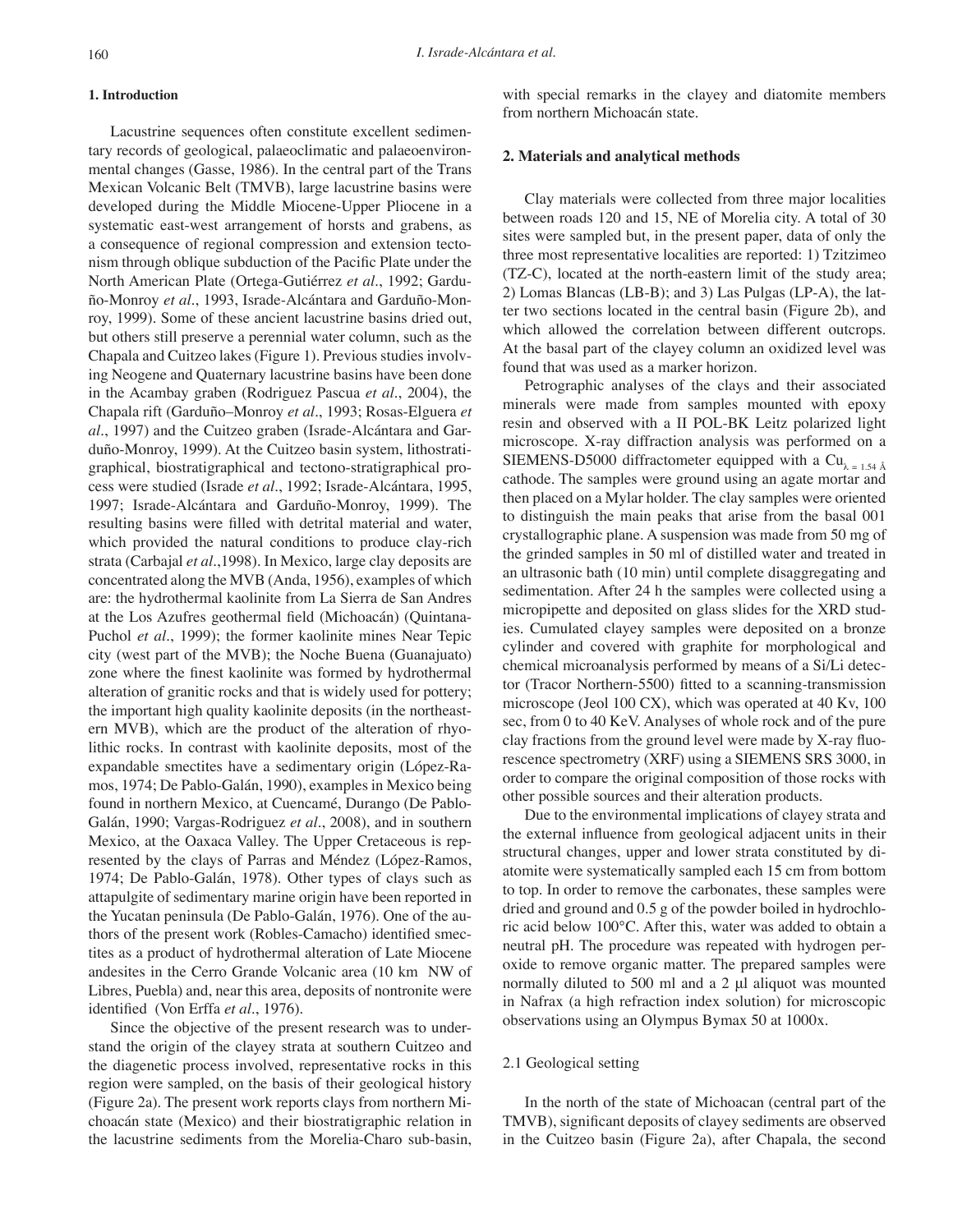

Figure 1.- Sketch showing fundamental architecture of the Trans Mexican Volcanic Belt Central Mexico and distribution of main lacustrine basins indicating the study area.

largest basin at regional scale (Figure 1). Late Miocene to Quaternary lacustrine and alluviolacustrine sequences was deposited in the Charo-Morelia sub-basin, south of the modern Cuitzeo lacustrine depocenter. This depression is bordered to the south by contemporary volcanites of the Mil Cumbres succesion (Pasquaré *et al*., 1991), to the east by the Los Azufres Caldera (Garduño, 1988), to the west, by outcrops of Plio-Quaternary calc-alkaline volcanics. A south tilting of the Miocene block produced emergence and exposure of lacustrine and fluviolacustrine sequences as well as the successive filling of the Cuitzeo basin, which is part the Charo-Morelia depression. Today, the area is drained by the Rio Grande de Morelia, which flows along a preferential E-W direction.

Upper Miocene andesitic rocks dated at  $8 \pm 0.2$  My K/Ar underlies the basin (CFE, 1986). These rocks are hornblende andesites, essentially composed by sodic plagioclase, andesine, oligoclase, hornblende, lamprobolite, augite, chlorite, stilbite and magnetite (CFE, 1986). The andesitic lavas are overlaid by fluviolacustrine, lacustrine, and epiclastic deposits of the Charo Formation (Demant *et al*., 1975; Israde-Alcántara and Garduño-Monroy, 1999) along a NE-SE oriented belt. Interlaid on the top of the fluviolacustrine sequences there are levels of Early Pliocene cinder, dated at 3.6 My K/Ar (Carranza-Castañeda, 1976). Plio-Quaternary domes, stratovolcanoes, epiclastic and pyroclastic deposits are scattered throughout the whole area.

The andesitic basement (8 to 13 My) and the alluviolacustrine sequences of the top Charo sequence (i.e. 3.6 My) suggest that, the evolution of the ancient lacustrine zones in the Charo-Morelia sub-basin spanned a time period of about 5.5 My. The undisturbed lacustrine sedimentation took place from the inner to the marginal basin zones.

Considering the characteristic distinctive lithofacies of the Charo sequence, and the unconformity surfaces bounding some of these, three main stages can be distinguished in the main depositional processes:

1) An initial shallow lake and the development of swampy zones, in which alluvial deposits, shallow lacustrine diatomaceous horizons and thin clay strata were deposited. During this first evolutionary stage (Charo sub-unit Ba) lacustrine deposition took place only at the central zones of the Charo-Morelia sub-basin, delimited by the NE-SW oriented strike-slip fault alignments.

Lacustrine sedimentation was characterized by alternating silts and clays deposited in marshy to deltaic environments. Diatomite deposits are thin and often include littoral-epiphyt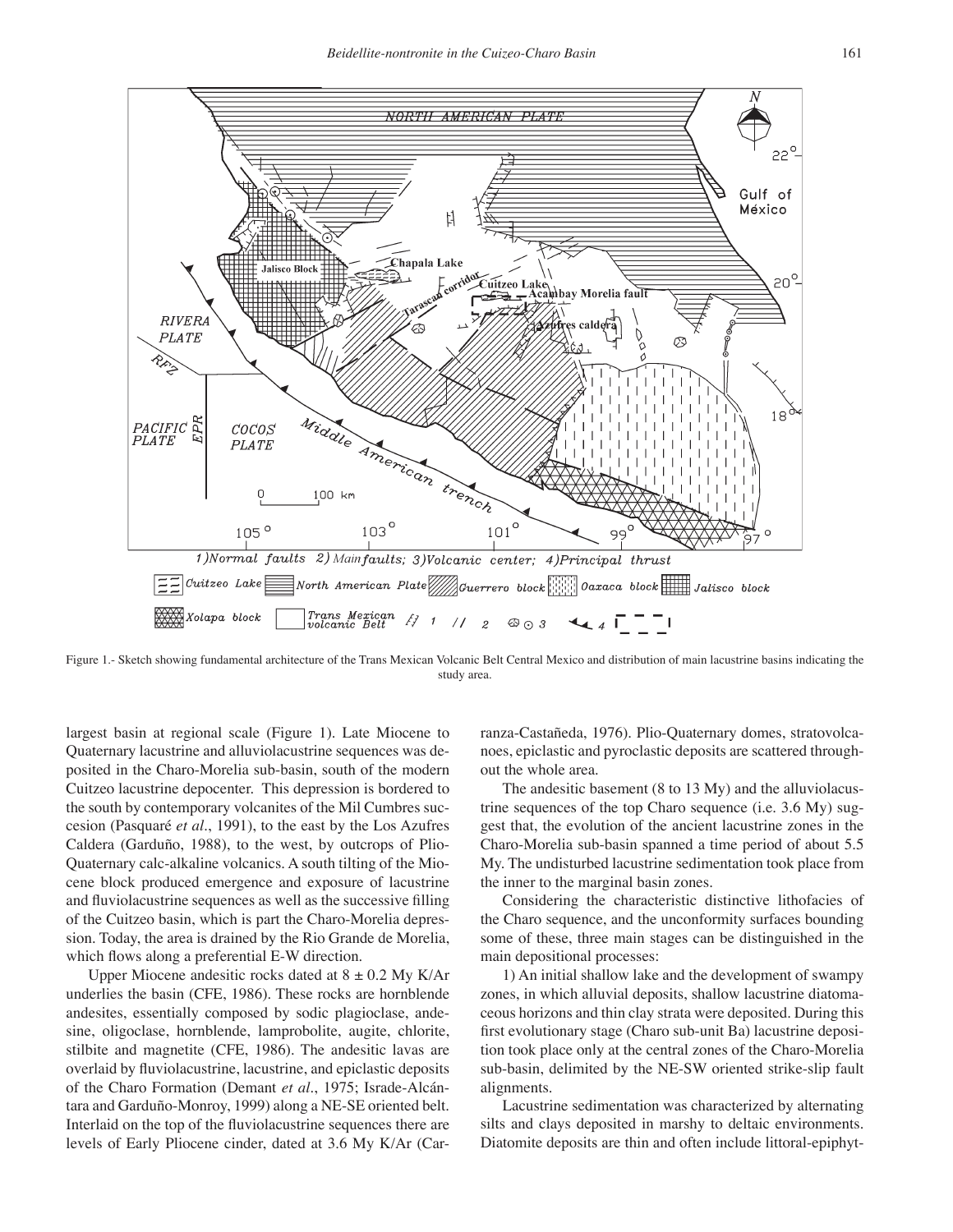ic diatom assemblages. The dominant diatom flora recorded in the LP section (*Mastogloia elliptica* var *dansei* (Twaites), Cleve Muller, *Rophalodia gibba* (Ehrenberg), *Cymbella cymbiformis* (Agard), *Epithemia sorex* (Kutzing) and *Punctastriata pinnata* (Ehrenberg)) characterizes shallow waters in which there were changes in the water level and nutrients. In the channel bodies, fine sands with flasser and low angle cross bedding are common. On the top of this basal member, a 5 cm thick oxidized strata represents an isochronous marker bed that may be traced laterally in most of the sections throughout the basin; this oxidized level suggests that the lacustrine bottom underwent desiccation and/or subaerial exposure caused by a fall in the water level. This is an evidence of climatic or tectonic changes in the watershed.

2) The second stage (Early Pliocene) is characterized by NE-SW extensional basins (Israde-Alcántara and Garduño-Monroy 1999) where the Charo-Morelia lacustrine depocenter became largest. The spreading gave opportunity to a main transgression that developed a deeper but although still shallow subtropical lake. The basin was filled by clayey rich sediments in the initial phase, and afterwards, by diatomite facies. In this event the lake attained its maximum area and the most long-lived lacustrine period was recorded. The planktonic and planktonic-facultative lacustrine diatom assemblages record the development of a major lake transgression, including *Aulacoseira granulata* (Ehrenberg) and *A. praeislandica* (Jousé); which indicates a remarkable water level rise which could have been caused by wetter climate, or by a tectonic watershed with drainage rearrangement. The optimum environmental conditions for clay development are deep enough lacustrine conditions and a marked stabile water body with no big amounts of detrital inputs to permit the successive sedimentation of the clays.

3) In a third stage, coarse-grained alluvial-fluvial deposits seem to be tightly controlled by the watershed and drainage changes caused by the widespread tilting. The restricted small lakes and pond related environments led to the development of thin clays and diatomite deposits that were fed by ephemeral fluvial currents (Figure 2b).

Pyroclastic fall deposits filled these minor water bodies during a major acidic volcanic episode. Quaternary alluvial, marshy and volcanic assemblages discordantly overly the above mentioned units. The youngest deposits in the basin are related to the recent alluvial and volcanic episodes such as the Quinceo volcanic shield, whose earlier emissions are from the Late Pleistocene 500 ky.b.P (Suter *et al*., 2001).

The major clay outcrops are observed in the southern sector of the modern Cuitzeo Lake, 5 km east of the city of Morelia. Large isolated outcrops are also seen in the TZ site, northeast of Charo and to the north, towards the town of Cuitzillo Grande (Figure 2). In the LP sector, located south of the village of Charo, there is a detailed succession of clay and silt strata. The clay beds occupy interlaid strata of 1.5 to 3 m in thickness, which are composed of fine, black to clear-brown-colour clayey material and may also show up as a very fine stratification with a soapy lustre texture. Commonly, at the base of the clayey strata there is a strongly oxidized ochre-colour horizon of about 5 cm thickness, which indicates a lake regression by tectonic (uplift) or climatic (dryness) effects. Another possible explanation may be based on the occurrence of rapid oxidation of pyrite deposits on a swampy medium (lake), after a volcanic exhalation.

The ecological evolution and probable extension of the ancient lacustrine zones in the Charo-Morelia sub-basin was defined on the basis of the analysis of stratigraphy, diatom assemblages and sedimentological data obtained from twelve closely related reference sections (Israde-Alcántara and Garduño-Monroy, 1999). Three selected sections were studied for clays and two for diatom analysis, these last due to the fact that diatoms are well represented and are very sensitive organisms that accurately record the physicochemical environment of ancient lakes at the time they are finally included in the sediment. On the base of this sensitivity and taking into account the modern distribution of diatom species or diatom assemblages, it is therefore possible to determine the diverse sub-environments and overall paleoenvironmental conditions of ancient lacustrine systems. Diatomites, together with sedimentary facies, allow establishing the paleohydrological evolution of ancient lakes.

In these studied sections the diatomite and clayey strata are found outcropping at elevations close to 1900 m a.s.l. In the gorges of the Charo basin, the upper basin infill crops out in the cliffs along the Atapaneo-Lomas Blancas sector, reaching an altitude of 1940 m a.s.l. (Figure 2a).

## **3. Results and discussion**

#### 3.1. Mineralogical and geochemical constraints

Petrographic analysis of rocks from the southern part of the basin shows the dominance of andesites (Table 1 and 2), which generally occur SE, S and SW of the LP and LB sites (Figure 2 a). The microscopic observations of rocks from east Morelia and south of Charo, allowed confirming that andesitic rocks constitute the main outcrops representing the base of the local column. The andesite deposits are overlapped by a fluviolacustrine succession predominantly with clayey and diatomaceous members.

The physical and mineralogical properties of the basal andesitic rocks of the LP  $(A)$ , LB  $(B)$  and TZ  $(C)$  sites in the Cuitzeo palaeolake show evidence of alteration. Likewise, the clay minerals identified as secondary products of weathering in the same rocks, are illite, chlorite and smectites.

As the degree of alteration depends on tectonic, hydrothermal and weathering effects, there are quantitative features that show a relationship between outcrops and tectonic settings; for this reason, the samples M-6, M-7 and M-8, have alteration ranges of between a 13% and a 24% of the whole rock, being the most advanced, because they are located in a faulted top block and a strike slip block of the Morelia-Acambay Fault System (Suter *et al*., 1992). Sample M-9 does not shows any evidence of advanced alteration, either because it could be a part of more recent volcanism as compared with the "base of column" or because it is out of the main tectonic influence; as are the samples M-1, M-2 and M-3. The most abundant rocks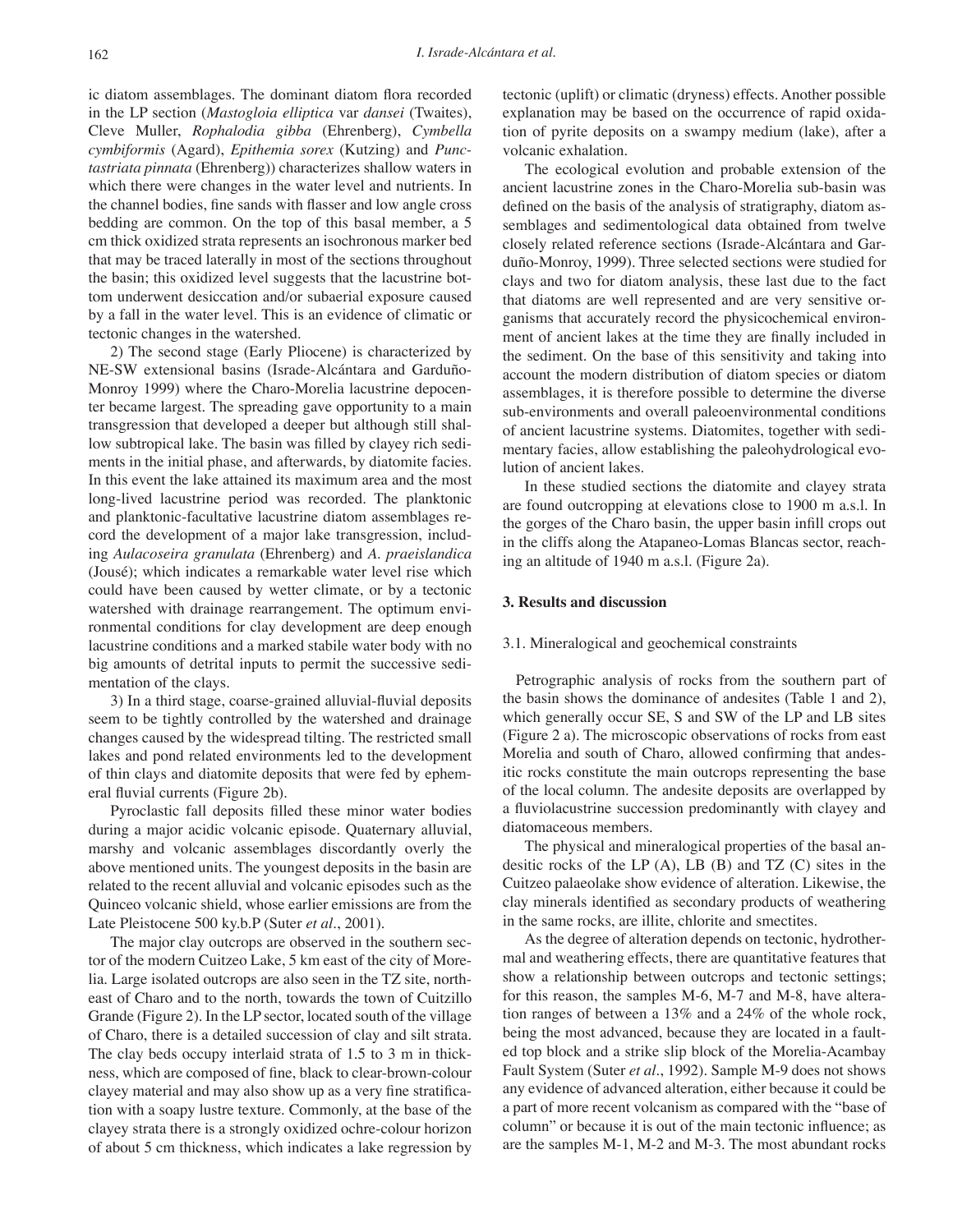

Figure 2. a) Geological map of the studied zone showing the Neogene Lacustrine sediments distribution, its relationships with the volcanic units and E-W and NE-SW fault systems. In letters it is indicated the position of t Figure 2. a) Geological map of the studied zone showing the Neogene Lacustrine sediments distribution, its relationships with the volcanic units and E-W and NE-SW fault systems. In letters it is indicated the position of t characterized by fluvio-lacustrine deposits interlaying with massive diatomites and clayey deposits capped by pyroclastic deposits.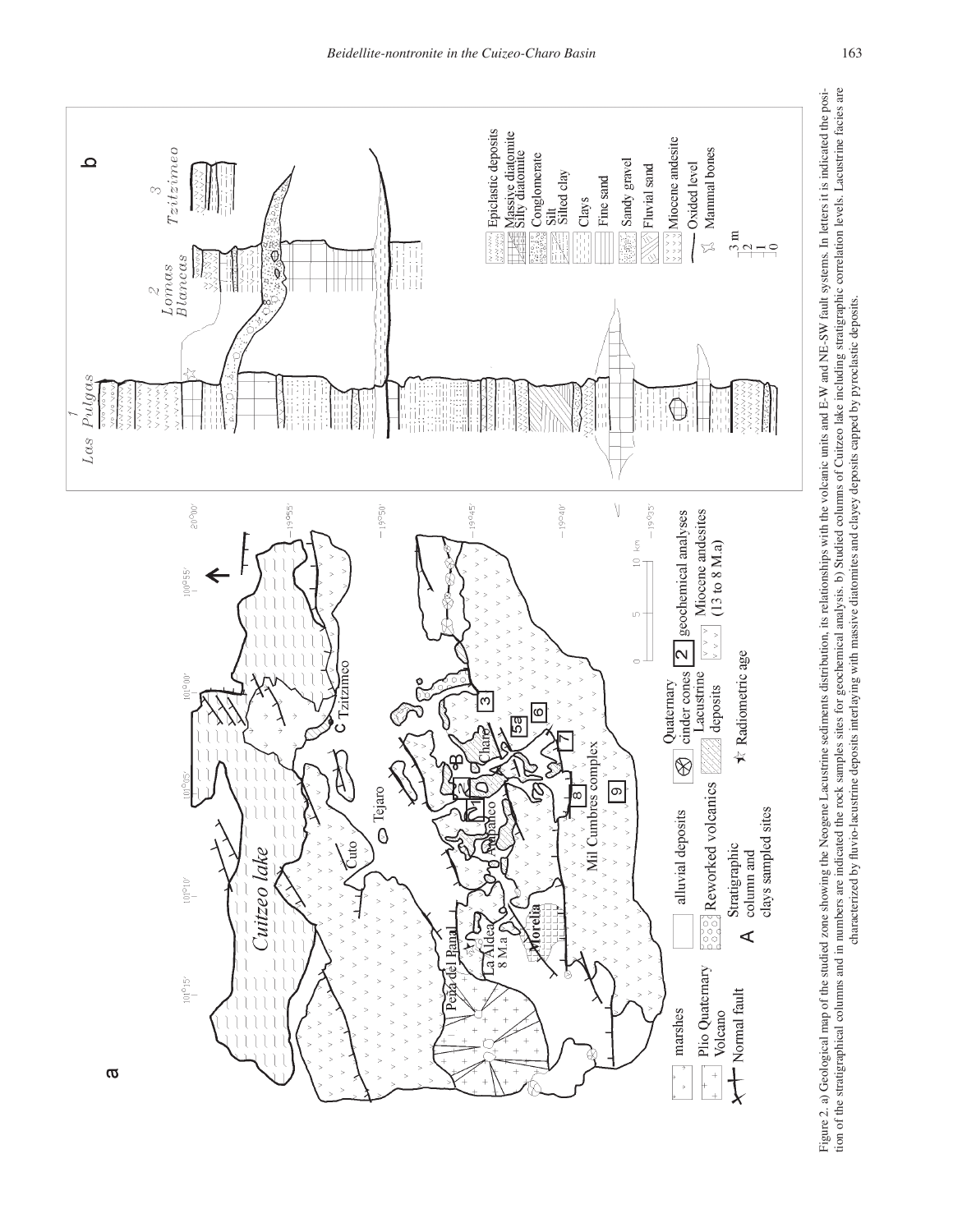| <b>SAMPLE/</b><br><b>LOCALITY</b> | <b>ROCK</b>                                                  | <b>ABBREVIATION</b> | <b>PRIMARY</b><br><b>MINERALS</b> | <b>ACCESSORY</b><br><b>MINERALS</b>                                                                 | <b>MATRIX</b>       | <b>SECONDARY</b><br><b>MINERALS</b>                                    | <b>ALTERATION</b><br><b>RANGE</b> |
|-----------------------------------|--------------------------------------------------------------|---------------------|-----------------------------------|-----------------------------------------------------------------------------------------------------|---------------------|------------------------------------------------------------------------|-----------------------------------|
| $M-1$<br>La Goleta                | enstatite<br>andesite                                        | <b>EAND</b>         | olg-and<br>$(55-65%)$             | ens $(8-10\%)$<br>aug $\left( < 2\% \right)$<br>mt $(4\%)$                                          | glss $(8%)$         | clym $(5%)$<br>he $(2%)$<br>cl $(1\%)$                                 | $8 \ \%$                          |
| $M-2$<br>El Zapote                | augite<br>andesite                                           | <b>AAND</b>         | olg-and<br>$(45-55%)$             | aug<br>$(20-25%)$<br>mt $(4-6%)$                                                                    | glss<br>$(10-12\%)$ | $he(4-6%)$<br>clym $(2\%)$<br>cl $(21\%)$                              | $7\%$                             |
| $M-3$<br>El Cuervo                | augite-<br>enstatite<br>andesite                             | <b>AEAND</b>        | olg-and<br>$(55-65%)$             | glss<br>Aug<br>$(12-15%)$<br>$(10-12\%)$<br>ens $\left( < \frac{2}{\sqrt{6}} \right)$<br>$mt(2-5%)$ |                     | $Qz$ (<2%)<br>clym $\left( <2\%\right)$<br>he $(<1.5\%)$               | 5%                                |
| $M-5A$<br>Uña<br>de Gato          | vitreous-<br>cristaline<br>vitreous-<br>tuff.<br>Devitrifyed | <b>VCT</b>          | $cf(3-5%)$<br>lit $(3%)$          | mt $(5%)$                                                                                           | glss<br>(<5%)       | $clym + cri$<br>$(80\%)$<br>he $(<3%)$                                 | 82.5%                             |
| $M-6$<br>Mil<br>Cumbres           | hypestene<br>andesite                                        | <b>HAND</b>         | olg-and-lab<br>$(40-50\%)$        | Hy<br>$(10-15\%)$<br>mt $(8-10\%)$                                                                  | glss<br>$(6-10\%)$  | $clym + ill$<br>$(8-10\%)$<br>$he(2-4%)$                               | 13%                               |
| $M-7$<br>Mesa de<br>Ayala         | augite<br>enstatite<br>andesite                              | <b>AEAND</b>        | olg-and<br>$(25-30\%)$            | aug $(6-8%)$<br>ens $2-4\%$ )<br>mt $(4\%)$                                                         | glss<br>$(30\%)$    | He<br>$(15-20\%)$<br>cl $(2-4\%)$                                      | 24%                               |
| $M-8$<br>Unión                    | augite<br>andesite                                           | <b>AAND</b>         | olg-and<br>$(40-50\%)$            | aug<br>$(12-15%)$<br>mt $(8-10\%)$                                                                  | glss<br>$(6-10\%)$  | $Qz(6-10\%)$<br>$clym + mic$<br>$(4-6%)$<br>he $(<2\%)$                | 17%                               |
| $M-9$<br>El Viejito               | augite-<br>hyperstene<br>andesite                            | <b>AHAND</b>        | olg-and<br>$(30-35%)$             | aug<br>$(12-15%)$<br>hy $(2-5%)$                                                                    | glss<br>$(35-40\%)$ | clym $\left( < \frac{3}{\sqrt{6}} \right)$<br>$cl$ (<2%)<br>he $(1\%)$ | 5%                                |

Table 1. Petrographic characteristics of volcanic rocks from east Morelia city.

 $olg = oligoclase$ ; and  $= andesine$ ; aug  $= augite$ ; ens  $= enstatite$ ; hy  $= hypersten$ ; mt  $= magnetite$ ; glss  $= glass$ ; clym  $= clay min$ erals;  $qz =$  quartz;  $cl =$  chlorites; he = hematite; ill = illite; mic = mica; cri = cristobalite;  $cf =$  crystal fragments; lit = lithics.

in this zone are classified as andesites and the clay minerals (smectites) are a part of their secondary mineralogy. All those components are the initial leaching source phase of the clayey strata.

Table 2 summarizes the major and minor elements measured in eight rocks belonging to the Morelia site. From these results it is observed that all the lavas belong to the andesites domain (Table 2 and Figure 3a) and display typical calc-alkaline character (Figure 3b). Only the samples Nr. 3 and 9 fell within the dacite field. Sample Nr. 6, collected at the Uña de Gato site showed petrographic characteristics of basic hyperstene andesite, but chemical analysis indicate that it was better placed in the andesites domain. As observed, the most abundant rocks in this zone were identified as andesites, their secondary mineralogy being a product of tectonic, hydrothermal and weathering effects. The weathering and erosion of pre-existing rocks (mainly andesites) contributed to the basin filling, i.e. detritus that were in part smectites and also transformed to clayey strata having a smectitic character after a diagenetic process.

# 3.2 Structural details of clays

One particular feature of the basal clastic sequence at Las Pulgas site (into level 5), has been studied by petrography and X-ray diffraction (XRD) methods. The mineralogical analy-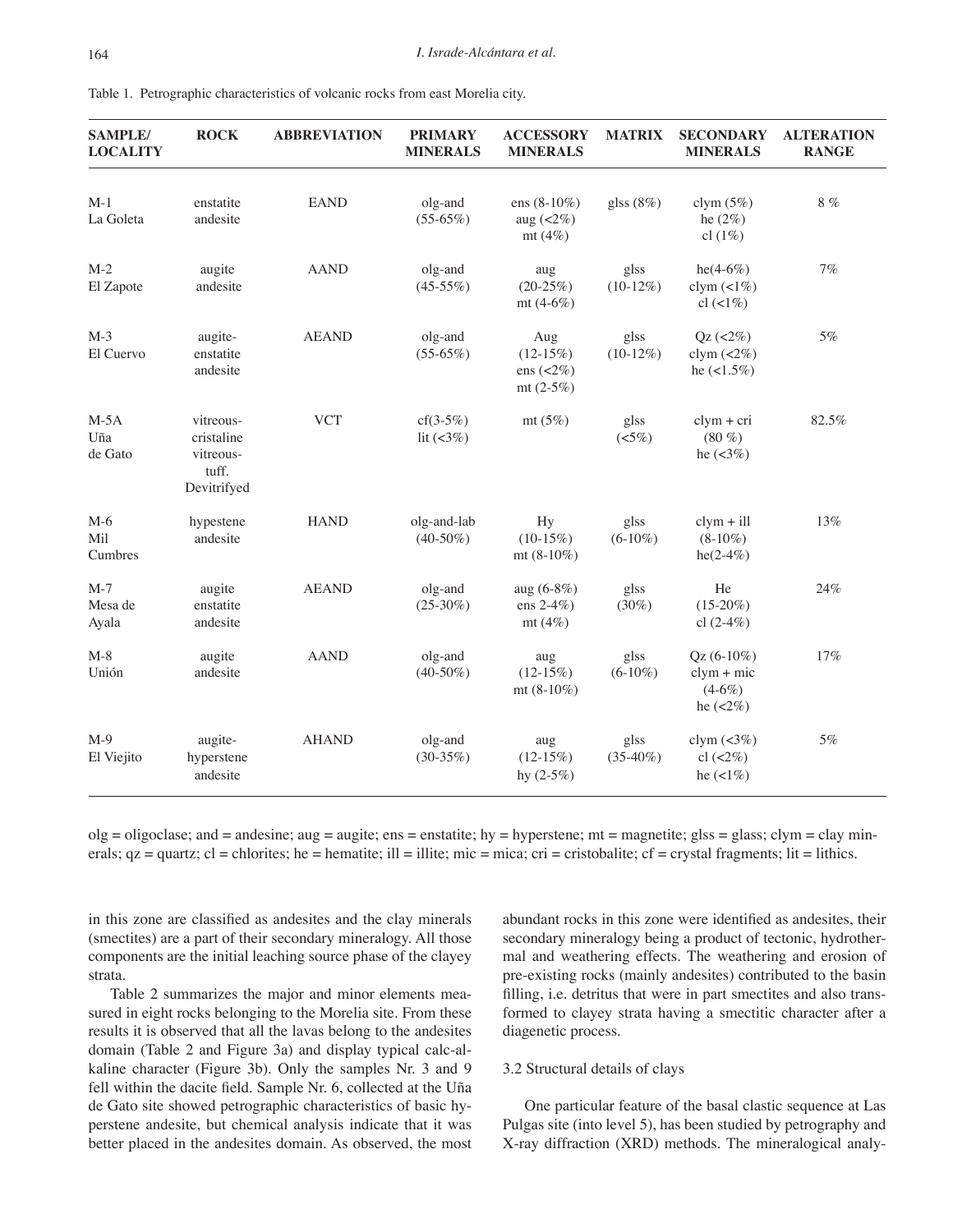

Figure 3. a) Chemical characterization of volcanic rocks from east Morelia city, using total alkali vs. silica (TAS) diagram (from Le Maître, 1989). These rocks also represent the base of the local column. b) Determination of calc-alkaline character of volcanic rocks using total alkalis, ferric and magnesium (AFM) triangular diagram (From Irvine and Baragar, 1971).

sis shows uniform clayey arrangement that contains traces of sub-rounded to angular quartz, feldspar, cristobalite and mica crystals.

The bulk chemical composition of the Charo clays (i.e. LP5-1 basal level) is reported in Table 3. Other clays from Wyoming, Durango (North Mexico) and Puebla (Southeast Mexico) that were identified previously as Montmorillonites, are also displayed in the same table for comparison. The iron and aluminum content of the LP5-1 Charo clays (Table 3) are higher with respect to the reference clays, but the content of some exchangeable cations like Na+ and Ca2- were found similar. In turn, the EDS data showed that apart Fe, the Charo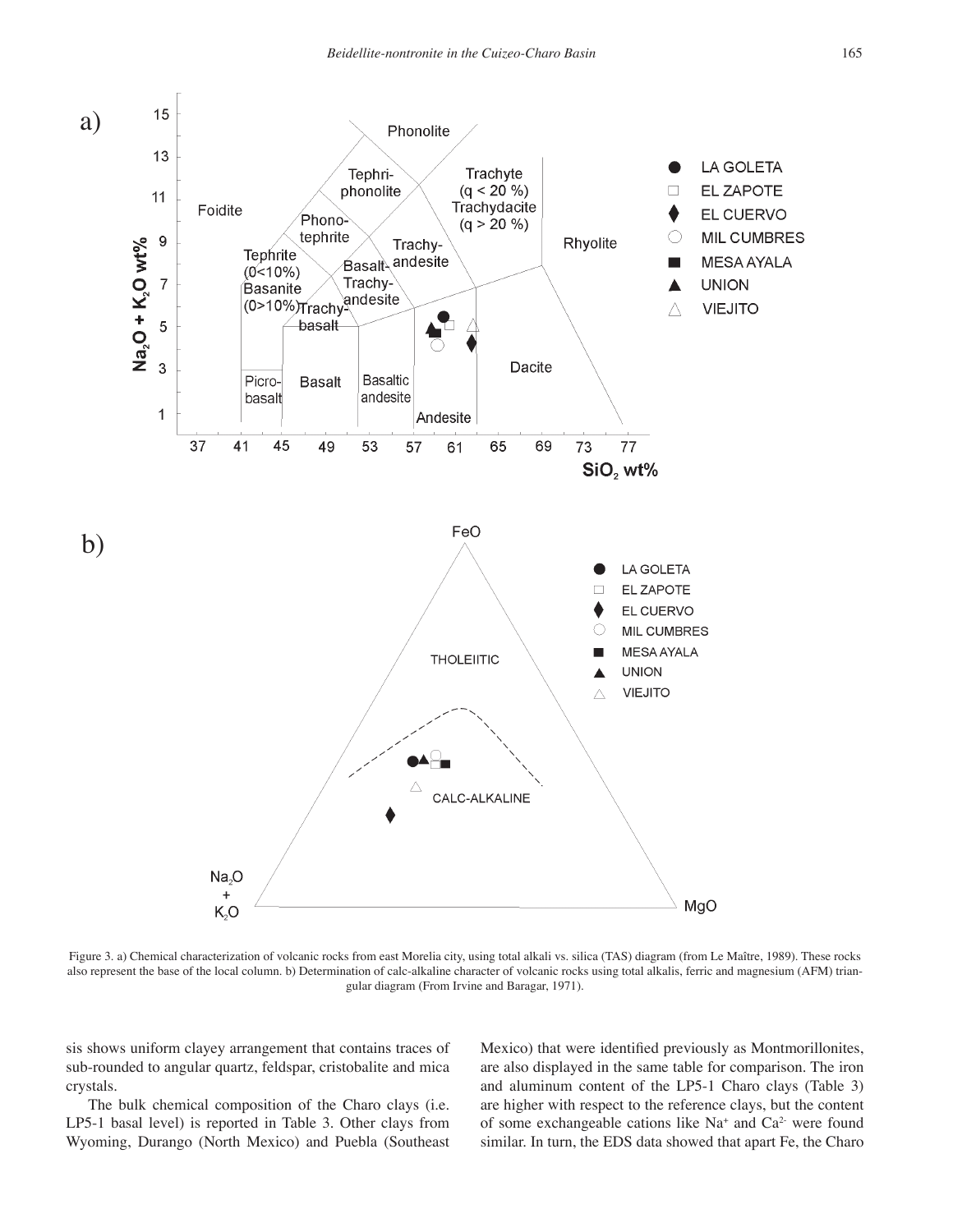Table 2. Major and minor elements of rocks from east Morelia city.

| Sample M-1                    |       | $M-2$ | $M-3$  | M-5A   | M-6   | M-7   | M-8   | M-9   |
|-------------------------------|-------|-------|--------|--------|-------|-------|-------|-------|
|                               |       |       |        |        |       |       |       |       |
| SiO <sub>2</sub>              | 60.00 | 60.20 | 62.60  | 57.40  | 59.20 | 59.00 | 59.80 | 62.90 |
| TiO <sub>2</sub>              | 0.27  | 0.17  | 0.03   | 0.01   | 0.25  | 0.18  | 0.23  | 0.23  |
| A12O3                         | 16.80 | 16.50 | 14.50  | 22.10  | 17.80 | 17.00 | 17.50 | 16.70 |
| Fe <sub>2O<sub>3</sub></sub>  | 6.05  | 6.43  | 2.46   | 3.87   | 6.03  | 6.26  | 5.78  | 4.18  |
| Cr2O3                         | 0.01  | 0.02  | < 0.01 | < 0.01 | 0.02  | 0.01  | 0.02  | 0.02  |
| MnO                           | 0.06  | 0.12  | 0.05   | < 0.01 | 0.07  | 0.11  | 0.05  | 0.05  |
| MgO                           | 2.39  | 3.18  | 1.62   | 0.34   | 2.87  | 3.45  | 2.40  | 2.49  |
| CaO                           | 5.92  | 6.17  | 1.43   | < 0.01 | 6.66  | 6.79  | 6.22  | 5.68  |
| Na <sub>2</sub> O             | 3.66  | 3.32  | 1.32   | 0.07   | 3.50  | 3.21  | 3.54  | 3.14  |
| K2O                           | 1.82  | 1.85  | 3.25   | 0.19   | 1.03  | 1.68  | 1.38  | 1.88  |
| P <sub>2</sub> O <sub>5</sub> | 0.27  | 0.17  | 0.03   | 0.01   | 0.25  | 0.18  | 0.23  | 0.23  |
| Total                         | 100.1 | 100.1 | 100.2  | 100.4  | 100.1 | 100.0 | 100.2 | 100.1 |
| LOI                           | 2.05  | 1.65  | 12.90  | 15.20  | 1.80  | 1.75  | 2.30  | 2.30  |

clays had higher percentages of Ca, K and Mg at the sub-surface level (Table 3).

From this chemical composition the structural formula of the Charo clays was calculated as follows:

$$
\begin{bmatrix} \rm{Ca_{0.161}\;K_{0.0995}\;Na_{0.0162}} \rm{[Al}_{1.556}\;Mg_{0.178}\;Fe_{0.279}]\; \rm{[Si_{3.672}\;Al_{0.327}\;O_{10}} \rm{]}\\ \rm{(OH)2} \end{bmatrix}
$$

$$
Xc = +0.4385
$$
,  $Xoch = -0.1357$   $Xteth = -0.3277$ 

The net residual charge is equal to -0.4634, which falls into the interval for beidellites. This negative charge excess that occurs mainly in the tetrahedral layers is due to the substitution of Si (IV) by Al (III), which makes it that Charo clays be a member of the beidellite series.

A typical x-ray diffraction pattern for the Charo clays is displayed in Figure 4a), where the basal peak around  $5^{\circ}$  (2 $\Theta$ ) indicate a layered structure expansion of about 6 Å. Cristalline impurities are apparent around  $22^{\circ}$  (20), indicating the presence of cristobalite traces. As observed in Figure 4b, a dspacing shift occurs upon additional water intercalation and/or glycolation (EG). XRD peak at 15.85 Å correspond well to the presence of two intercalated water layers, while the shift to *d*= 21.08 Å indicates that additional awelling occurred upon humidification. The smaller peak at  $d= 25.5$  Å might be due either to a small fraction of interstratified layers (Brindley and Brown, 1984), i.e. illite-smectite (beidellite) or to the effect of osmotic pressure. In any case, the layer swelling occurrence upon humidification is not a very regular one, but a partial delamination seems apparent (Figure 4b). Comparatively Figure 4c, shows the X-ray diffractograms corresponding to a Namontmorillonite (Puebla) clay that was treated under water 8a vapor pressure of  $P/Po - 0.8$ ; one observes in this case that the basal peak is more symmetrical and the peak shift is more regular than the Charo clays (Figure 4b); probably, the layered structure of the Charo clays is held together by Van der Waals forces a little weaker with respect to the reference clays, i.e.

Table 3. Chemical composition of Charo clays (wt%) and other clayey samples from Mexico, determine by atomic absorption (AA) and energy dispersive spectrometry (EDS).

|            | Method CLAYS SiO, Al,O, MgO CaO Fe,O, K,O Na,O, |  |  |  |  |
|------------|-------------------------------------------------|--|--|--|--|
| AA         | Charo 61.24 26.63 1.99 2.51 6.19 1.30 0.14      |  |  |  |  |
|            | Durango 70.09 17.67 4.17 0.63 2.72 0.62 4.06    |  |  |  |  |
|            | Puebla 1 71.67 17.91 3.65 2.27 2.77 0.53 1.19   |  |  |  |  |
|            | Puebla 2 80.01 12.09 3.61 3.12 0.91 0.09 0.13   |  |  |  |  |
| <b>EDS</b> | Charo 56.61 16.43 2.95 4.23 17.71 2.07 ---      |  |  |  |  |

Figure 4c. These hydration, which in turn means that stronger repulsion may be associated with the higher layer charges in the Charo clays, as expected for a beidellitic clay.

The <sup>27</sup>Al-NMR-MAS spectra of the Charo clays are shown in Figure 5. This shows a sharp peak with δ (isometric shift)  $= 1.868$  ppm, i.e. octahedral aluminum (Al<sup>VI</sup>) in a slightly distorted environment. The second peak appearing at  $\delta = 53.63$ ppm falls into the interval corresponding to tetrahedrally coordinated aluminum  $(AI^{VI})$ . The proportion of one species with respect to the other was determined by means of the <sup>27</sup>Al-NMR peak areas, as displayed in Figure 3, where the ratio  $Al<sup>IV</sup>/Al<sup>VI</sup> =$  $1/4.7506 = 0.21$ . That is 17.5 % with respect to the total Al, i.e.  $Al^{IV}/(Al^{IV}+Al^{VI}) = 0.175$ . Thus, the <sup>27</sup>Al-NMR spectra confirm the substitution of Si (IV) by Al (III) in the tetrahedral sheet, or 1 AlIV out of 4.7 AlVI atoms, thus proving the beidellitic character of the Charo clays. The 17.5% of  $Al<sup>IV</sup>$  with respect to the total aluminum ( AlIV+AlVI) represents a high substitution degree in comparison with other clays, for example the Durango clays have a AlIV/AlVI ratio equal to  $1/40 = 0.025$ , or 2.4% of total aluminum ( AlIV+AlVI), which is about 10 times less than the Charo clays.

One detail more about this special clays is supplied by Mössbauer spectroscopy, where Durango clays, like standard, contains 2.72 % of iron oxide. This side lines are indicative of the presence of α-Fe<sub>2</sub>O<sub>3</sub> phases spreaded out on the clay flakes (Brindley and Brown, 1984). The spectrum corresponding to the Charo clays does not have the side lines as shown by Figure 6, but a central quadrupole doublet is apparent, which is consistent with  $Fe<sub>2</sub>O<sub>3</sub>$  phases in a distinct chemical environment, for example the structural Fe (III). In this case the isomer shift is equal to 0.32 mm/s, which is assigned to Fe (III) in the octahedral configuration proper of 2:1 structures (Nolet and Burns, 1979). In comparison with Mössbauer spectrum of nontronite, which is known to contain Fe (III) in octahedral coordination, this has a doublet similar to the one shown in Figure 6, but it is about 10 times more intense (i.e. the number of  $Fe<sup>VI</sup>$  cations is larger). Here again the side lines are not apparent and the isomer shift ( $\delta$ ) is equal to 0.32 mm/s, similarly to  $\delta$  in the case of the Charo clays; this confirms that chemical environment of Fe (III) in the Charo clays is similar to Fe (III) in nontronites, that is the octahedral coordinated species. The origin of this particular configuration may be related to the cationic of Al (III) by Fe (III) that occurs during the clay diagenesis.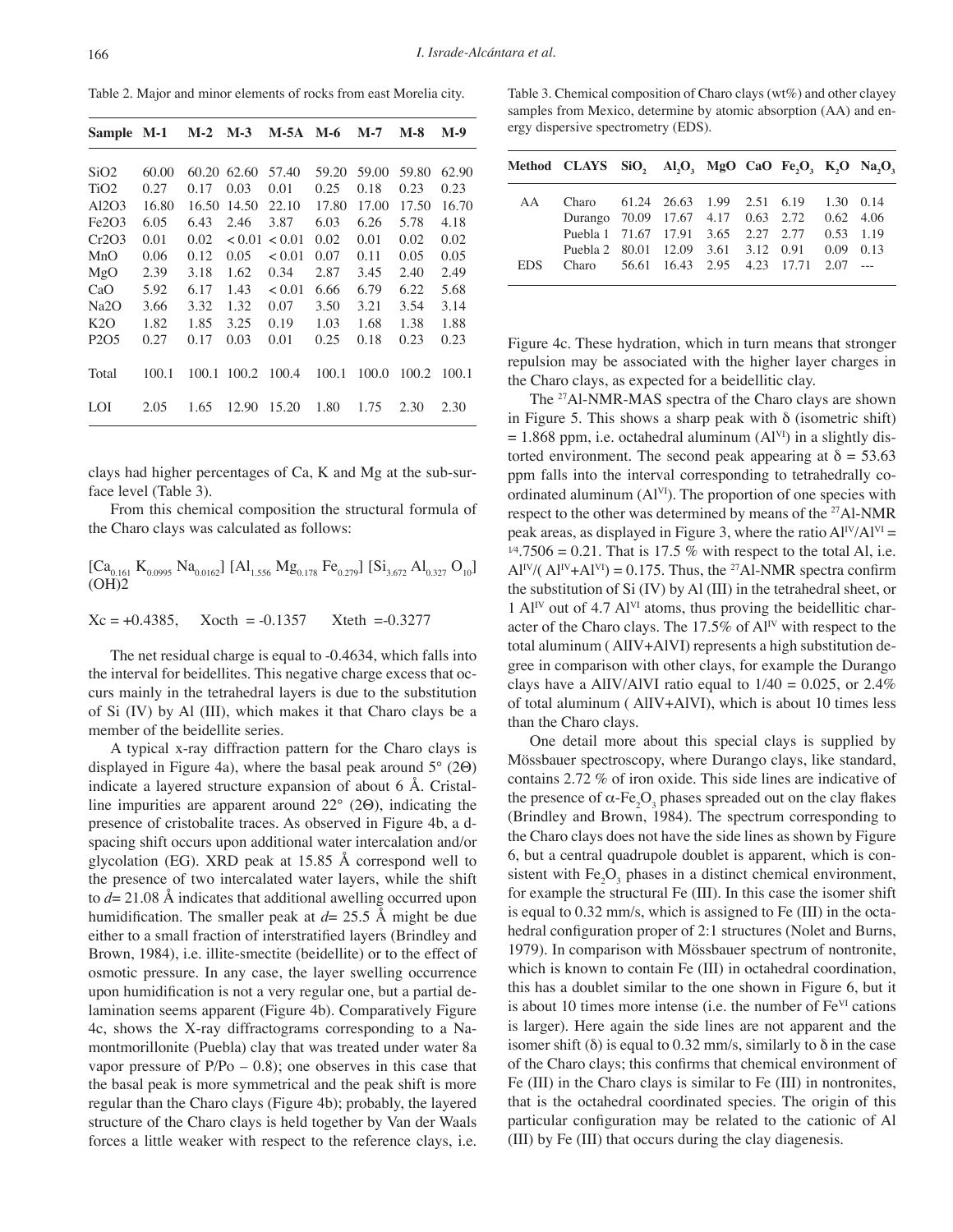

b)  $(16.42 A)$ 96. 15.85





Figure 4. a) Diffraction patterns of clayey samples from Las Pulgas (LP), Lomas Blancas (LB) and Tzitzimeo (TZ) sites showing, b) X-Ray diffratograms of the natural Charo clays ( $d = 15.85 \text{ Å}$ ) after humidification ( $d = 21.08 \text{ Å}$ ) and glycolation (d = 16.42 Å), c) X ray diffractograms of hydrated and glycolated Na-Montmorillonite clay indicating a regular d-shift.

#### 3.3. Diatoms as indicators

The main features of the considered assemblages and their paleoenvironmental significance are described in Figure 7. Only diatoms with an abundance of >5% are shown in the diagrams. Reference to species as subdominant or dominant follows the terminology of Gasse *et al*. (1986), where dominant species vary from 33% and subdominant species from 5 < 33% of the count. In the Charo paleolake sector the interlaid diatomite and ash levels are common over the clayey strata, indicating an initial lake with intermittent volcanic activity in the zone. Observations of sampled diatoms in the central sector shows that, at Las Pulgas (LP), the association of *Mastogloia elliptica var dansei* (Twaites), *Cleve Muller*, *Rophalodia gibba*  (Ehrenberg), *Cymbella cymbiformis* (Agard), *Epithemia sorex*  (Kutzing) and *Punctastriata pinnata* (Ehrenberg) (Figure 7), all of which are tolerant to high alkalinity (Gasse, 1986) and characteristic of low lacustrine levels.

At the Lomas Blancas (LB) site, clays are about 0.80 m thick and are composed of very compact black clay, which has a conchoidal type fracture in contact with a fine (0.5 cm), oxidized yellow level. This zone is the most visible of all the sections and is characterized by an important exposure of whitish sediments; the colour is due to the diatomite deposits and its base correlates well with the LP section. The LB site shows a homogeneous community of diatoms that inhabit planktonic environments with high silica levels, *Thalassiossira cuitzeonensis* (Serieyssol *et al*., 1998) and *Aulacoseira praegranulata* (Jousé) being characteristic. Also, a conglomerate occurs at the top level of this section that covers the topographic surface. This horizon can be followed laterally, where it shows heterotopias with some sandy layers containing small volcanic rock clasts.

At Tzitzimeo (TZ) zone (Figure 2c), only an isolated outcrop is exposed, which probably belongs to the middle mem-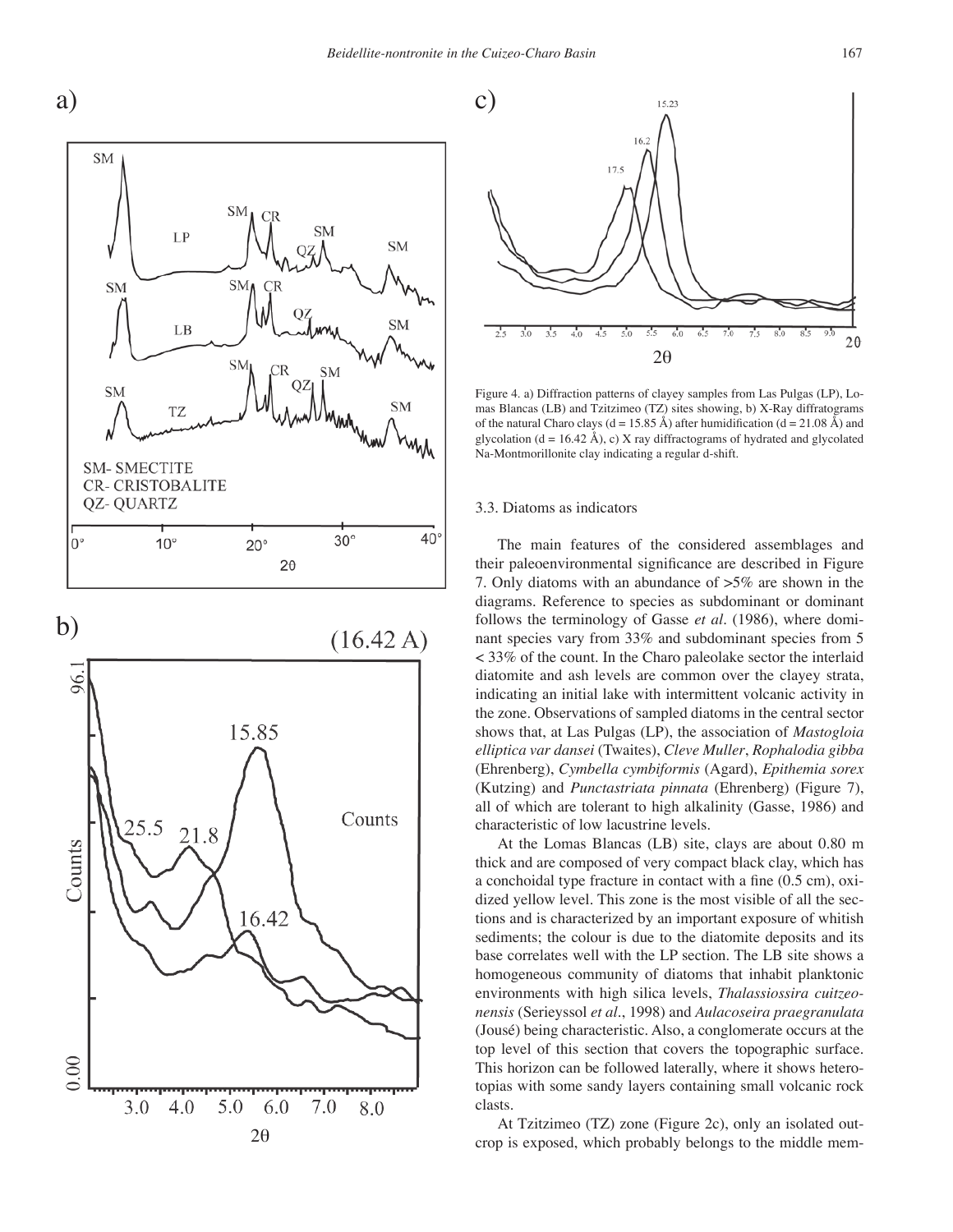

Figure 5. 27 Al-NMR spectrum of a Charo selected clay, with Al(IV) and Al(VI) peak areas indicated, i.e. Al(IV)/Al(VI)= 4.75.

ber of the Charo Formation. Diatoms are not well preserved, although they are characteristic of low lacustrine levels. Geochemically, the absence of sodium ions in the sediments indicates that evaporation processes were not important at all, but it could be possible that higher lacustrine levels occurred.

Regionally, the diatom-bearing strata are covered by conglomerates that evidence the effect of fluvial erosion at the top of the sequence. Capping the sequence there is a 1 m thick outcrop of pyroclastic fall-deposits, which is composed of reworked pumice.

# **4. Conclusions**

Tectonics has induced changes in the Neogene Cuitzeo graben with water level modifications and filling by silted and epiclastic facies associated to diatomaceous and clayey horizons. The finest minerals of these zones were identified as beidellitenontronite smectites. The basal members of LP 5, LB 1 and TZ levels have similar mineralogical characteristics, such as fine strata of 3 to 5 cm in thickness, uniform clay grain size  $(< 2 \mu)$ , doughy texture, dark brown to black colour; and other physical properties like lustre appearance and a conchoidal type fracture.

The characterization of the clays by Mössbauer spectroscopy and 27Al-NMR-solid state analysis indicated that the basal LP 5 clays consisted of beidellite-nontronite series, which are similar to beidellite, i. e. about one out of four aluminium atoms are in a tetrahedral symmetry (Al<sup>IV</sup>). According with Mössbauer spectroscopy data, most of the LB, LP, and TZ clays are composed by a mixture of beidellite-nontronite member. These clays are not very common and only few ore deposits have been reported so far (Brindley and Brown, 1984; Coban and Ece, 1997).

On the basis of the geological and chemical evidences, it is very possible that LP, LB and TZ deposits were a portion of the same lacustrine basin at Miocene-Pliocene times. The parent rocks were mainly andesitic, but other felsic rocks (dacites, ignimbrites) surrounded the palaeolake. Also, the formation of smectites with special physical and chemical properties was favoured by the prevailing reducing conditions and by the infiltration of leached ions from upper strata.

The EDS individual and XRF analyses in clays near the LP site, indicate poor Na+ concentration, i.e., of about 0.14% wt,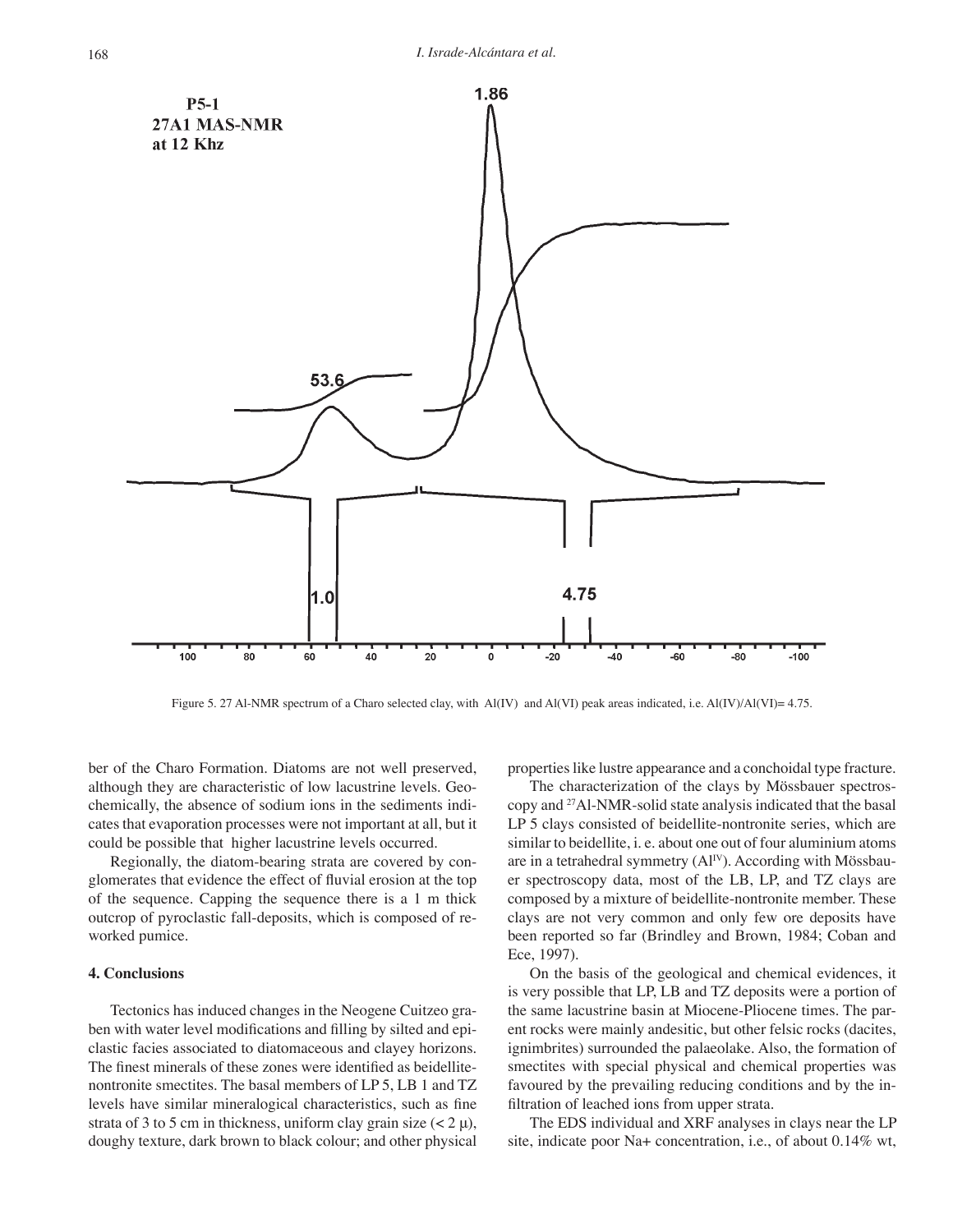



Figure 6. Mössbauer spectra of typical Montmorillonite (A,B), Charo clays (C) and Nontronite (D).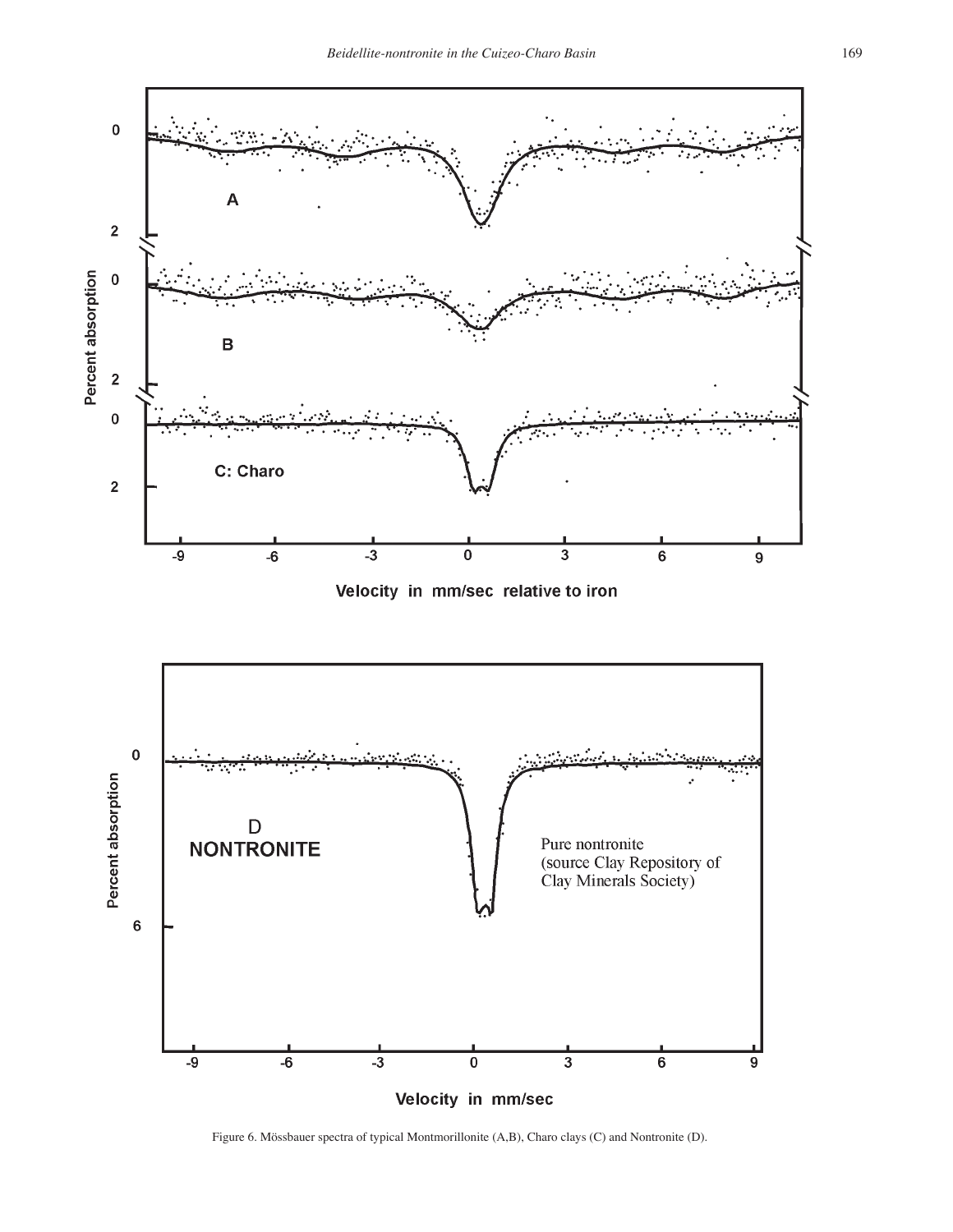

Figure 7. Characteristic diatoms from Cuitzeo paleolake and paleoecological preferences.